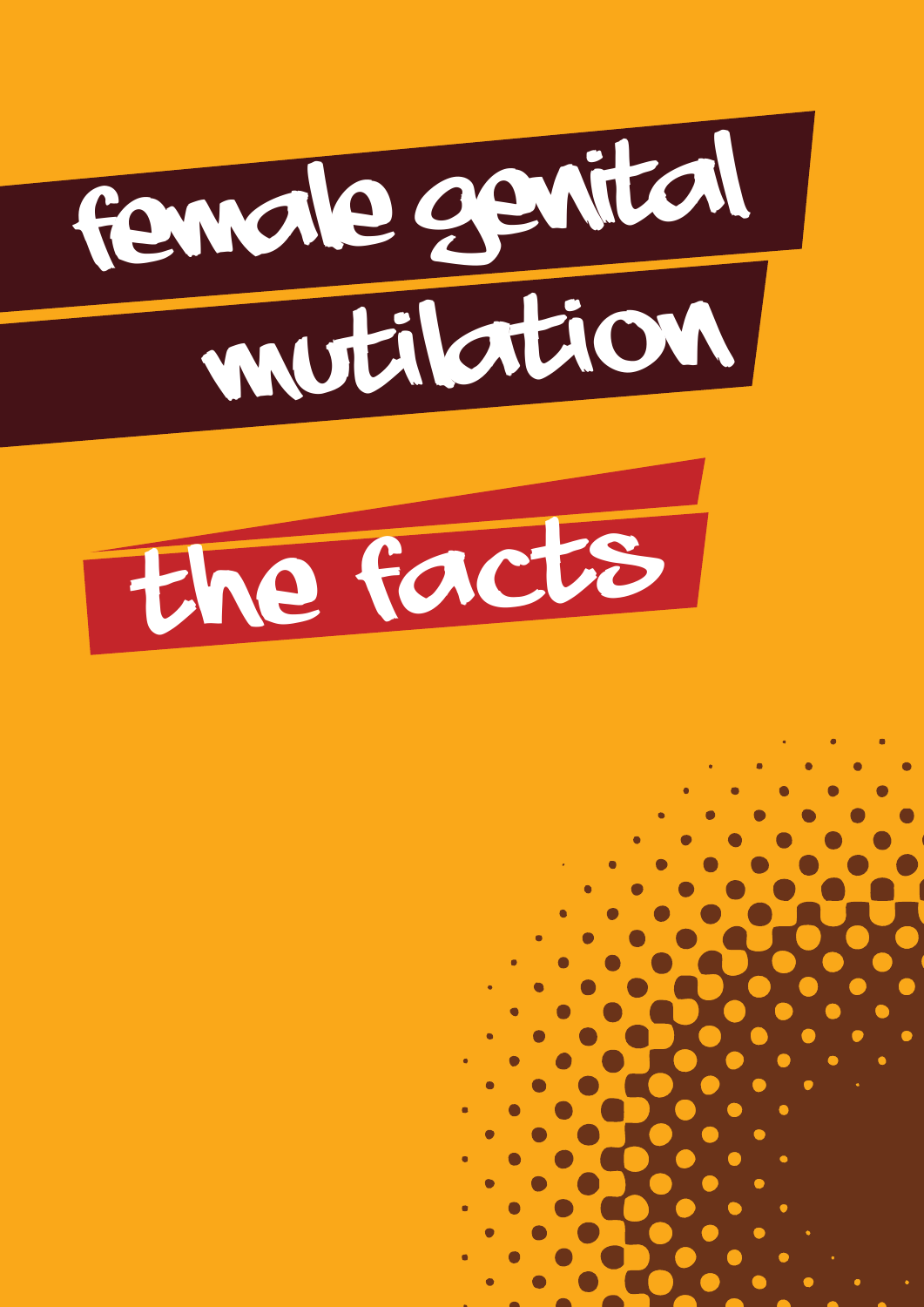Female Genital Mutilation (FGM) comprises all procedures involving the partial or total removal of the external female genitalia or any other injury to the female genital organs for nonmedical reasons.

FGM has been categorised into four types, ranging from a symbolic prick to the clitoris or prepuce, to the fairly extensive removal and narrowing of the vaginal opening. All these forms of FGM have been found in the UK.

FGM is sometimes known as 'female genital cutting' or female circumcision. Communities tend to use local names for referring to this practice, including 'sunna'.

FGM is considered a grave violation of the rights of girls and women.

# what is female fgm affects girls fgm affects girls

The World Health Organisation estimates that three million girls undergo some form of the procedure every year in Africa alone. It is practised in 28 countries in Africa and some in the Middle East and Asia. FGM is also found in the UK amongst members of migrant communities. It is estimated that over 20,000 girls under the age of 15 in the UK are at risk of FGM each year<sup>1</sup>

UK communities that are most at risk of FGM include Kenyan, Somali, Sudanese, Sierra Leonean, Egyptian, Nigerian and Eritrean. Non-African communities that practise FGM include Yemeni, Afghani, Kurdish, Indonesian and Pakistani.

1 Dorkenoo et al, 2007. Available from FORWARD UK.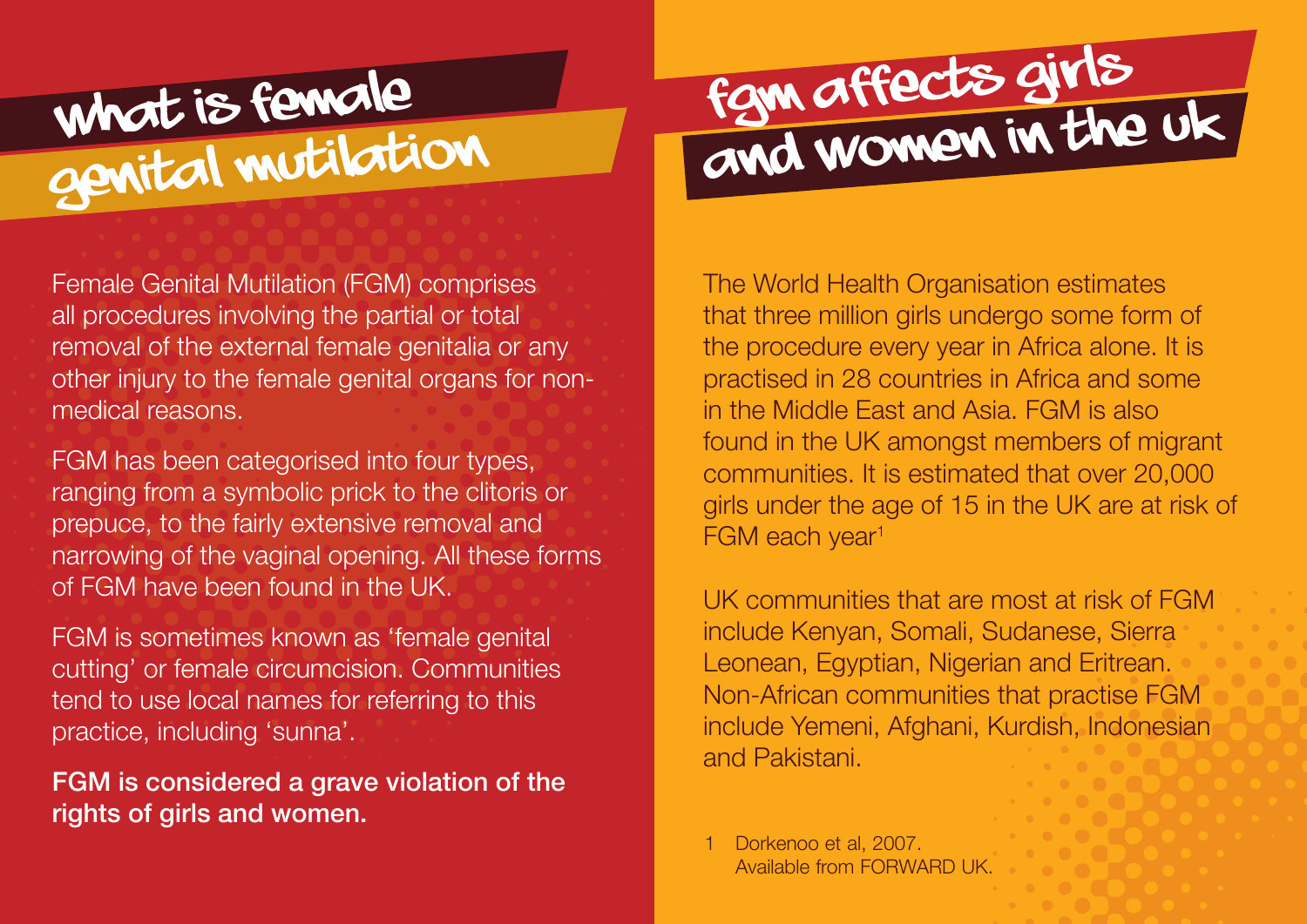## fgm is illegal in the uk2

Under the Female Genital Mutilation Act 2003 it is an offence in England, Wales and Northern Ireland for anyone (regardless of their nationality and residence status) to:



- perform FGM in the UK;
- assist the carrying out of FGM in the UK;



- assist a girl to carry out FGM on herself in the UK; and
- assist from the UK a non-UK person to carry out FGM outside the UK on a UK national or permanent UK resident.
- 2 In England, Wales and Northern Ireland the practice is illegal under the Female Genital Mutilation Act 2003. In Scotland it is illegal under the Prohibition of Female Genital Mutilation (Scotland) Act 2005.

It is also an offence for **UK nationals or** permanent UK residents to:

- perform FGM on any person overseas;
- assist FGM carried out abroad by a UK national or permanent UK resident – this would cover taking a girl abroad to be subjected to FGM;
- assist a girl to perform FGM on herself outside the UK; and
- assist FGM carried out abroad by a non-UK person on a girl/woman who is a UK national or permanent UK resident – this would cover taking a girl abroad to be subjected to FGM;

even in countries where the practice is not a criminal offence.

Any person found guilty of an offence under the Female Genital Mutilation Act 2003 will be liable to a maximum penalty of 14 years' imprisonment or a fine or or both.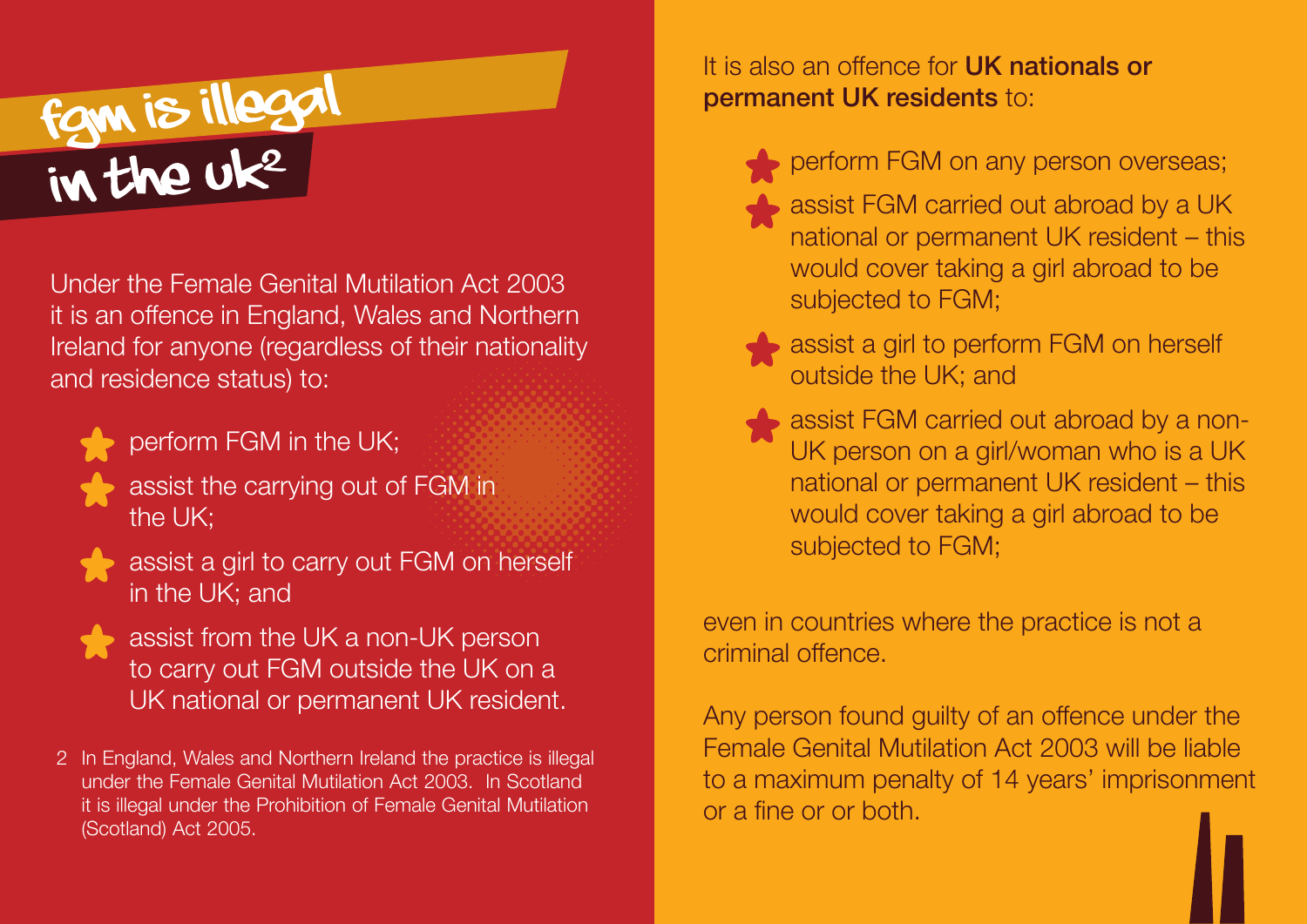



#### Usually it is a girl's parents or her extended family who are responsible for arranging

FGM. Some of the reasons given for the continued practice of FGM include; protecting family honour, preserving tradition, ensuring a woman's chastity, cleanliness and as a preparation for marriage.

Whilst FGM is often seen as an act of love, rather then cruelty, it causes significant harm and constitutes physical and emotional abuse. FGM is considered to be child abuse in the UK and is a violation of the child's right to life, their bodily integrity as well as of their right to health.

#### FGM can have serious consequences for a woman's health and in some instances can lead to death.

Infections, severe pain, bleeding and tetanus are just some of the short term consequences.

In the long term women can suffer pain and discomfort during sex, chronic pain, infection, cysts, abscesses, difficulties with periods and fertility problems. Women also often suffer severe psychological trauma, including flashbacks and depression.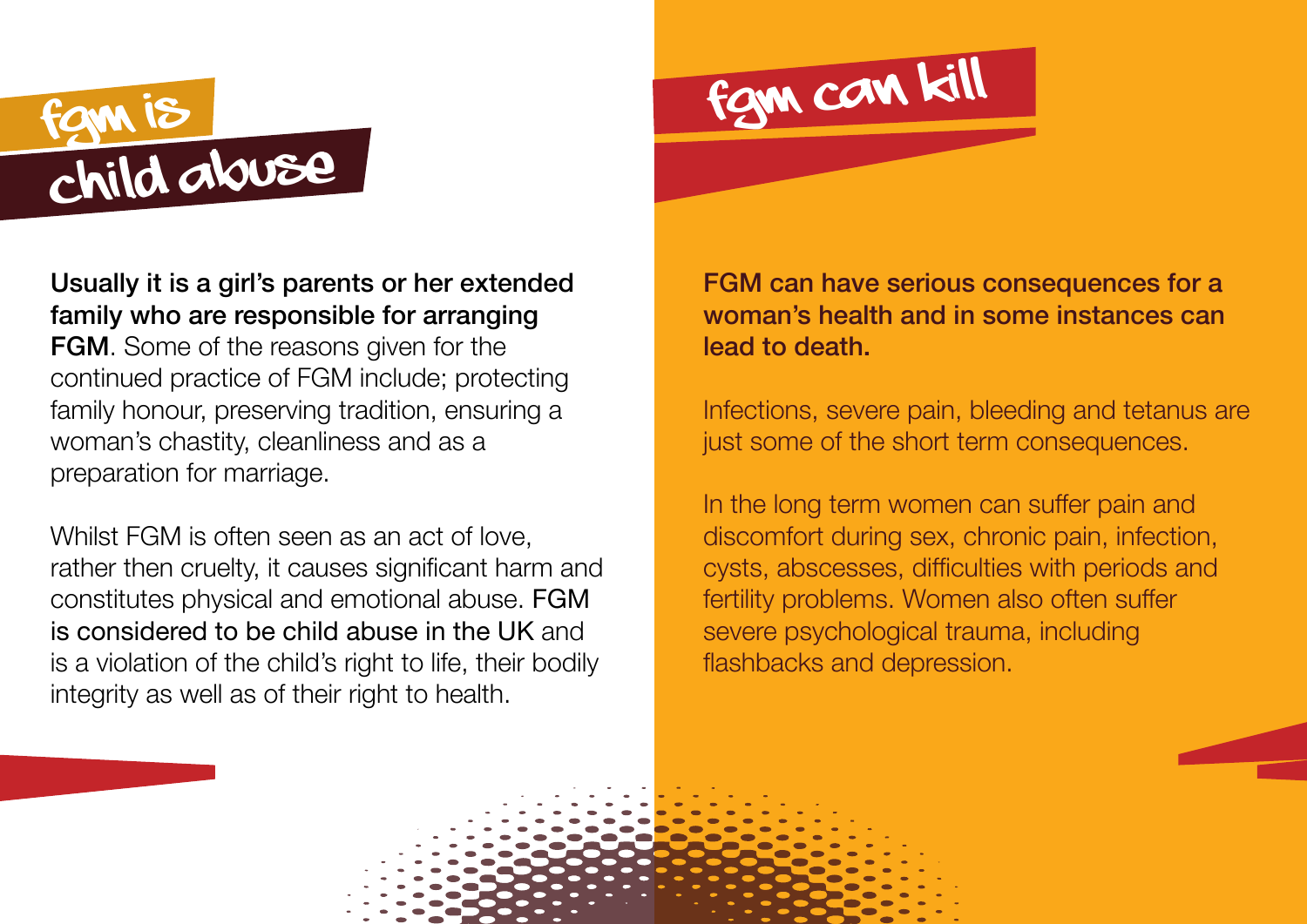

Women who have had FGM are significantly more likely to experience difficulties during childbirth and their babies are more likely to die as a result of the practice. Serious complications during childbirth include the need to have a caesarean section, dangerously heavy bleeding after the birth of the baby and prolonged hospitalisation following the birth.3



Female Genital Mutilation is not a religious requirement or obligation. FGM, including a symbolic prick to the clitoris, has no link with Islam and is neither a requirement nor a 'Sunna' in Islam. Globally most Muslims do not practise FGM.

FGM is not condoned by Christian or Jewish teachings, or the Bible or Torah.

3 World Health Organisation 2006



Suspicions may arise in a number of ways that a child is being prepared for FGM to take place abroad. These include knowing both that the family belongs to a community in which FGM is practised and is making preparations for the child to take a holiday, arranging vaccinations or planning absence from school. The child may also talk about a special procedure/ceremony that is going to take place.

Indicators that FGM may already have

occurred include prolonged absence from school or other activities with noticeable behaviour change on return, possibly with bladder or menstrual problems. Some teachers have described how children find it difficult to sit still and look uncomfortable, or may complain about pain between their legs, or talk of something somebody did to them that they are not allowed to talk about.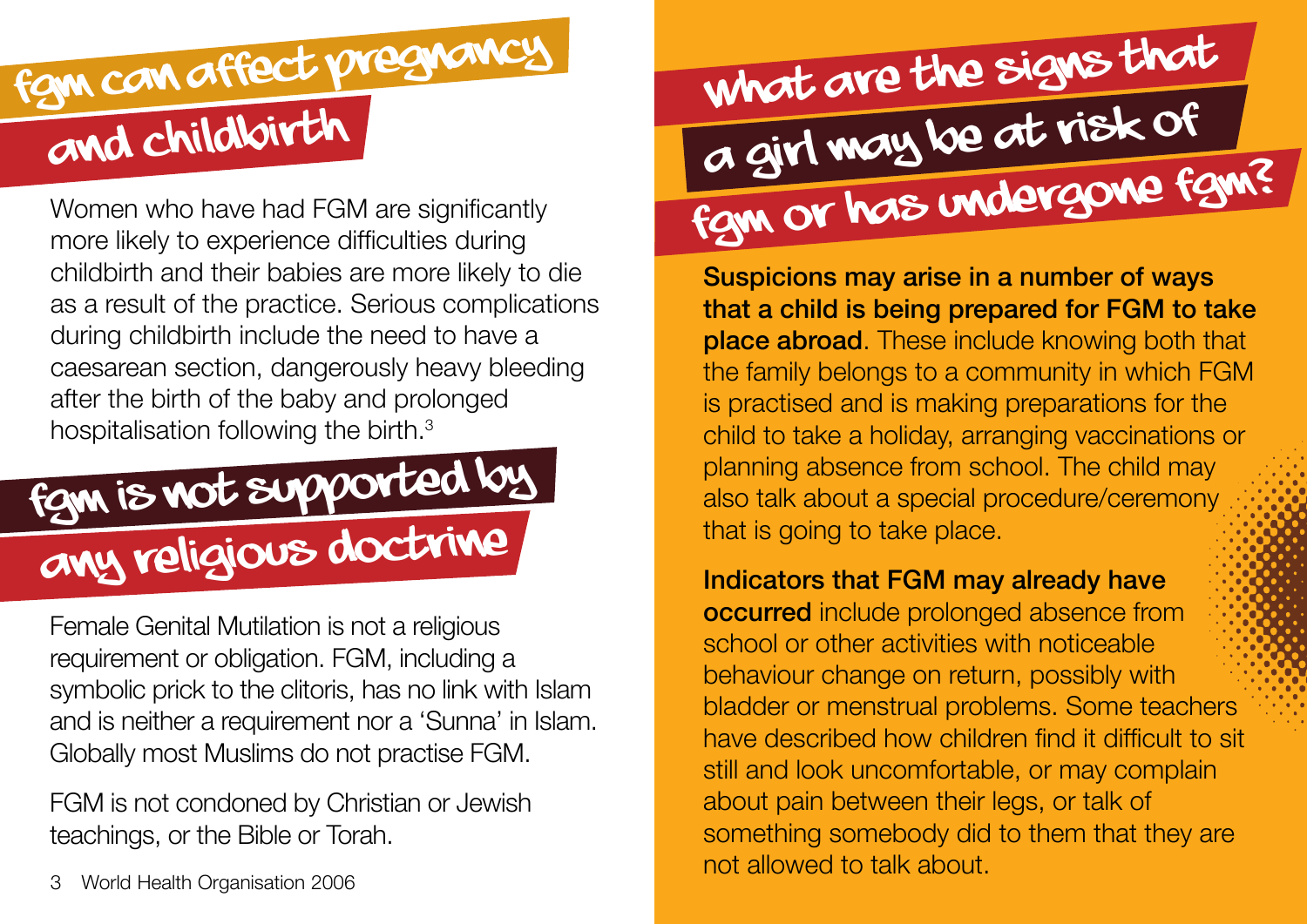## what do you do if you are concerned about someone who is at risk of fgm?

- Talk to them about your concerns, but use simple language and straightforward questions.
- - Be sensitive and let them know that they can talk to you again.



**Consult a child protection advisor and** make a referral to children's social care and/or the police.



## what to do if you have had fgm done?

You can seek medical advice and help from specialist health services. There are 15 specialist clinics around the UK and in some of these you can have a reversal procedure.

Call the NSPCC FGM helpline on 0800 028 3550 for more information or email them at fgmhelp@nspcc.org.uk.

Visit www.gov.uk and search for female genital mutilation.

## what to do if you are worried you may be at risk of fgm?



 $\blacktriangleright$  Talk to someone you trust, maybe a teacher or a school nurse. They are here to help and protect you.



- Remember that no-one is allowed to hurt you physically or emotionally, and FGM is not allowed in this country.
- - You can get help. Call the NSPCC FGM helpline on 0800 028 3550 for more information or email them at **fgmhelp@** nspcc.org.uk.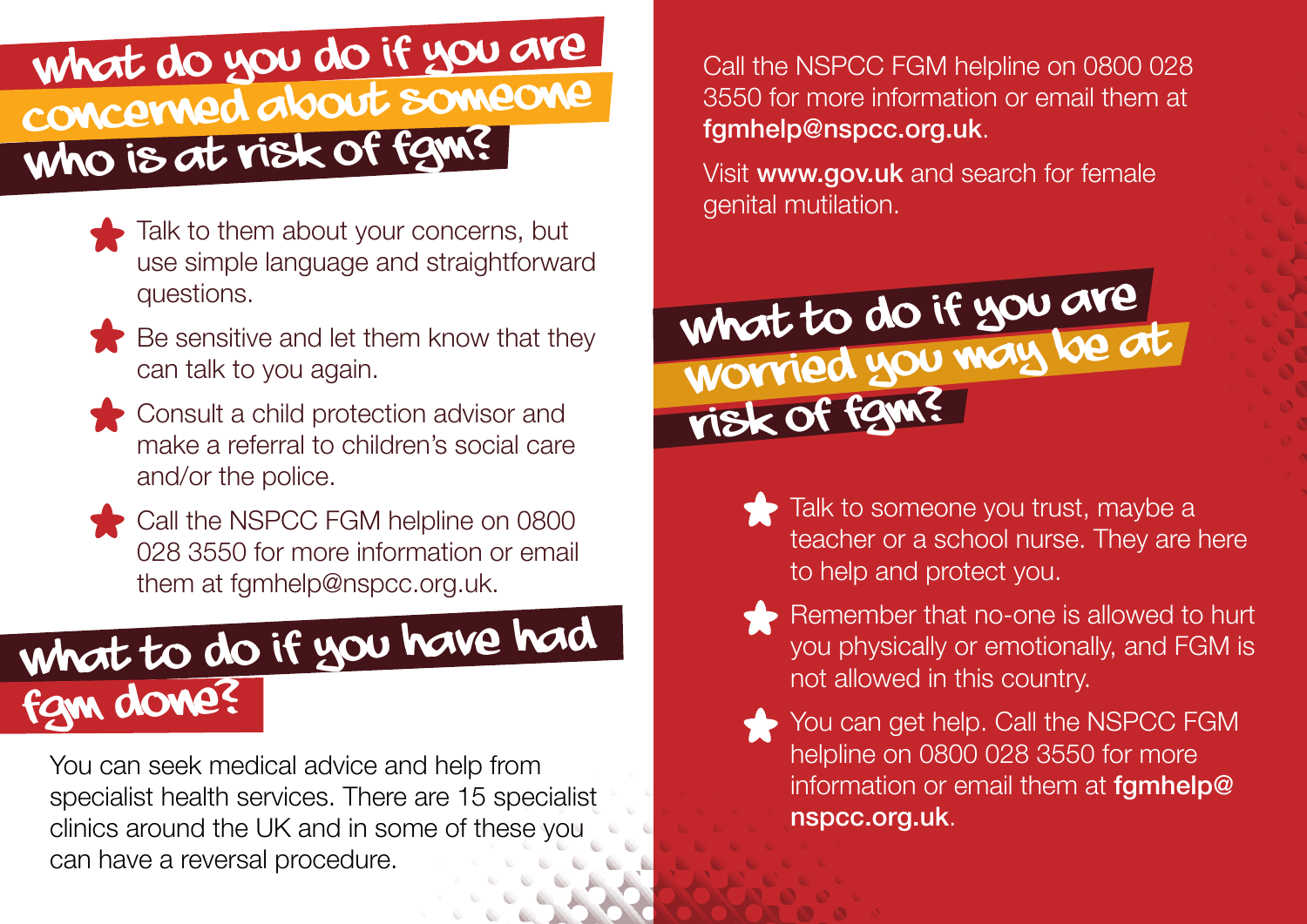

When I was "circumcised" I was five or six. It started as a ceremony - I was bought clothes, gold earrings and bangles. I had henna put on my hands and feet, it was like a celebration and I was the centre of attention.

The equipment they use is handmade: a sharp curved knife which is not sterilised. And I was given no anaesthetic. They left a little hole for urination. There were no stitches but they treated the wound with herbs, salt and water. It bled a lot and I was in great pain. I was horribly frightened and crying.

I came to the UK to study and about the same time suffered a great deal of bleeding and pain, so I went to hospital. It turned out that when they carried out the procedure they left part of one of my labia inside me, so the UK doctors operated to get rid of it.

Many families in Britain take girls to their country of origin to have FGM carried out. It is a holiday, they see family and the countryside and are then "circumcised". When they return, they tell the girl not to talk about it. They say the government will take her away from her family, and that she will lose all she has in the UK.

Many in my generation are fighting it. These days people are more aware, and I know many educated women who will not practice it. They say - "We have had enough!"

Bint al-Sultan - Manor Gardens Advocacy Project

Call the NSPCC FGM helpline call the veptor s550 for more information or email them at fgmhelp@nspcc.org.uk.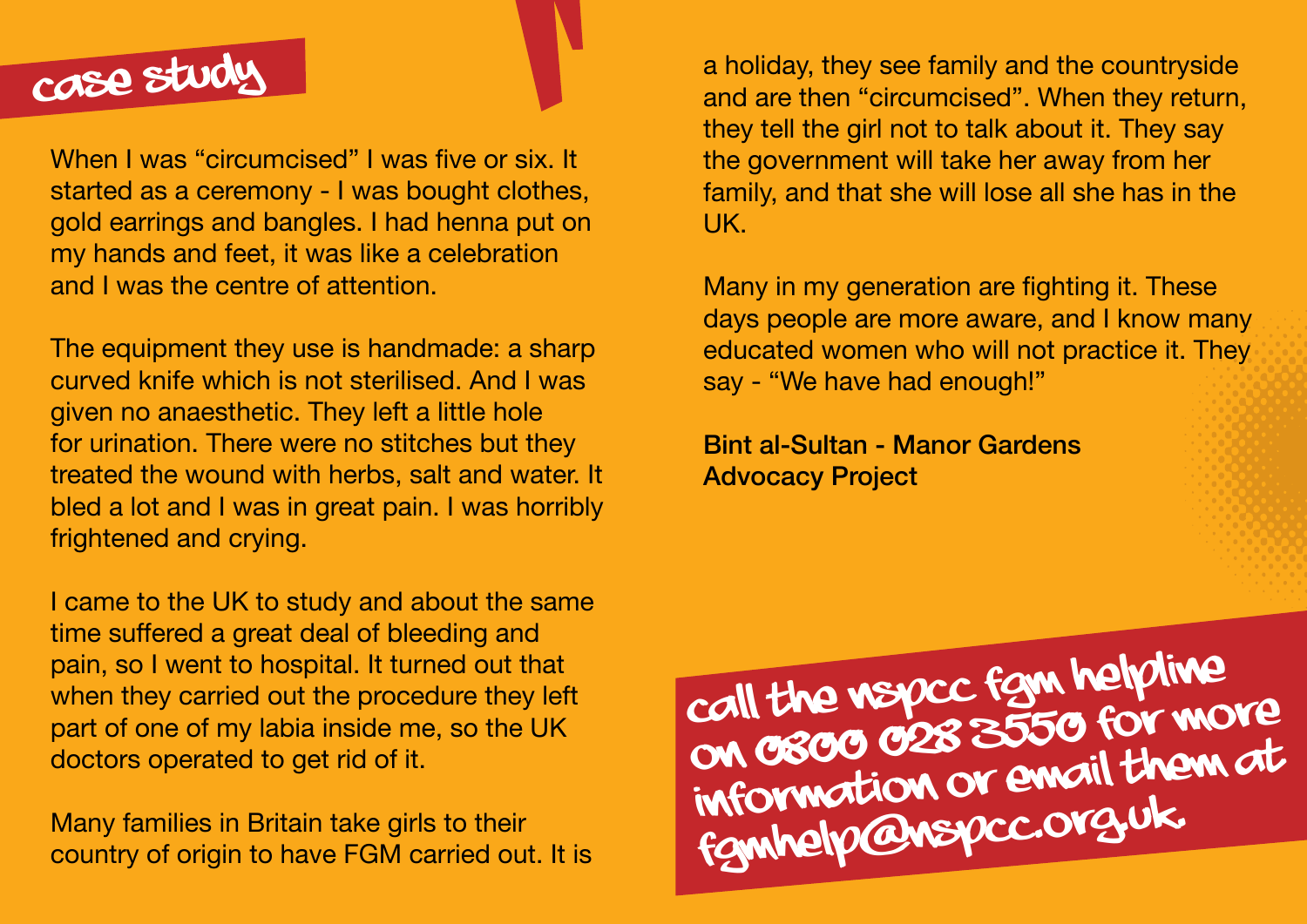

#### National Society for the Prevention of Cruelty to Children (NSPCC)

FGM Helpline 0800 028 3550 fgmhelp@nspcc.org.uk

Home Office FGMEnquiries@homeoffice.gsi.gov.uk

## Metropolitan Police

Child Abuse Investigation Command/Project Azure 020 7161 2888

#### Foundation for Women's Health Research & Development (FORWARD)

www.forwarduk.org.uk 020 8960 4000

### **Childline**

www.childline.org.uk 0800 1111 (24 hr free helpline for children)